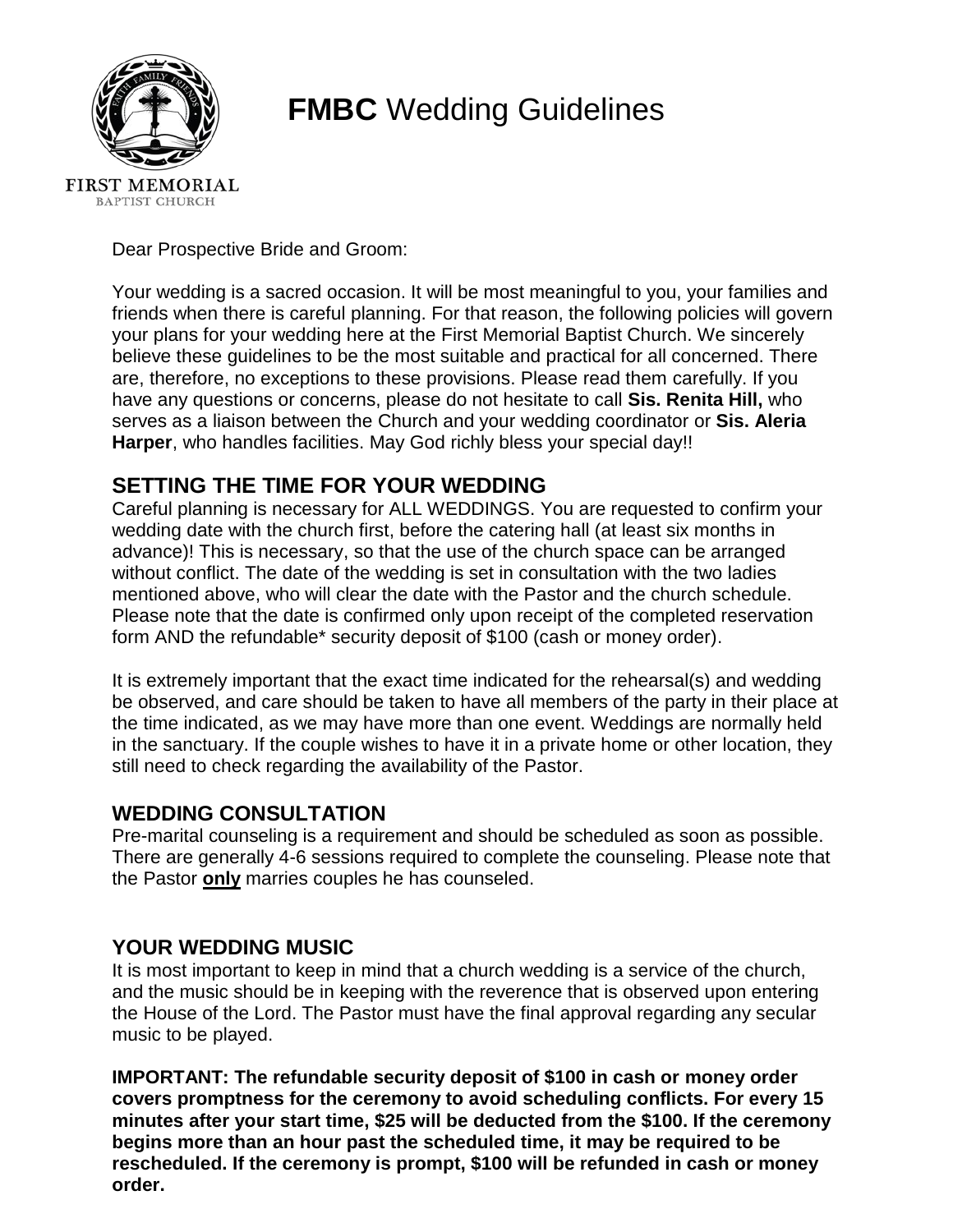# **PHOTOGRAPHERS**

If it is desired to have pictures, it is the responsibility of the couple or Wedding Consultant to instruct the photographers that pictures are permissible from anywhere except the pulpit, during the ceremony.

# **FEES**

Wedding fees are divided into two categories, depending whether or not the participants are members of the church. Use of facility for rehearsal dinner, is included in fees.

| <b>Service</b>                                    | <b>Donation/Honorarium</b>               |
|---------------------------------------------------|------------------------------------------|
| <b>Musical Director</b>                           | Determined by musician                   |
| Custodian                                         | \$60 – Members and Non-members           |
| Sound Tech                                        | \$30 - Members and Non-members           |
| Clergy**                                          | $$100 - Member**$<br>$$200 - Non-member$ |
| <b>Sanctuary Use Only</b>                         | \$75 - Member<br>$$300 - Non-member$     |
| <b>Family Life Center</b>                         | \$75 - Member<br>$$300 - Non-member$     |
| Sanctuary, Family Life Center,<br>and Kitchen Use | \$200 - Member<br>\$500 - Non-member     |

**Non-refundable Deposit \$100.00 (due at time reservation is made) Note: All payments must be made by cash, money order or cashier's check, 30 days prior to the event.**

#### **\*\* The Pastor does not charge a fee to members. However, honorariums are graciously accepted.**

**Note:** \$25 will be deducted for each 15 minutes of tardiness; balance will be refunded or entire amount will be refunded, if on time. All honorariums are due no later than the day **before** the wedding (or at the wedding rehearsal) unless otherwise noted.

**Note:** Outside musicians, soloists, caterers, florists or other persons hired by the wedding party, shall be paid directly by the couple. It is then understood that the church is in no way responsible for any legal obligations that may arise from the hiring of such persons.

**Note:** All payments with regard to FMBC affiliates (pastor, musicians, sound tech, custodian, etc…) must be pay at least **4 days prior** to the wedding ceremony) – Payment should be submitted to the FMBC wedding coordinator.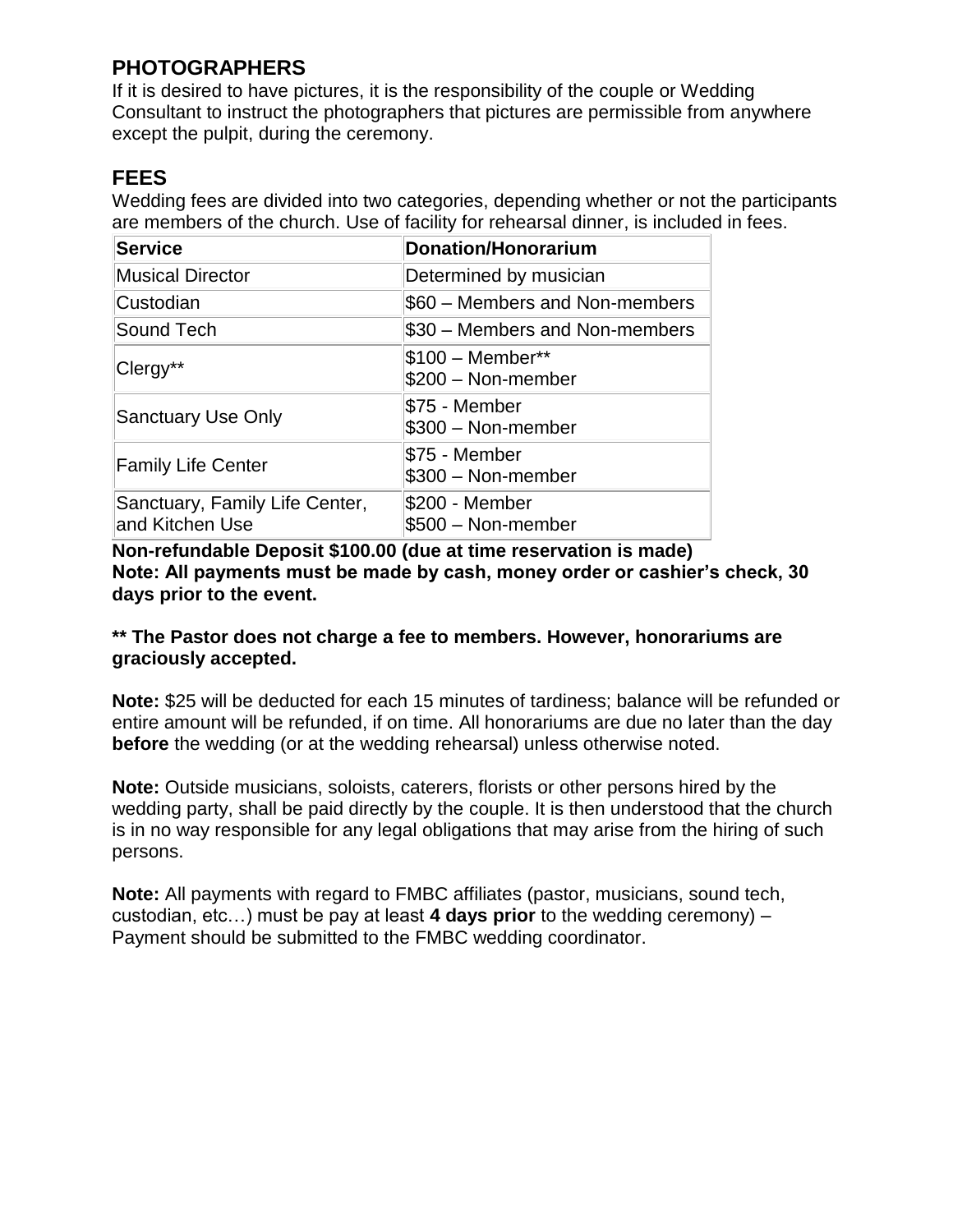# **FLORIST WEDDING AGREEMENT**

We agree to comply with the rules and regulations of the FIRST MEMORIAL BAPTIST CHURCH, BIRMINGHAM, ALABAMA, regarding flowers and decorations for the following wedding.

| Florist Contact Name |  |
|----------------------|--|

# **FLOWERS AND DECORATIONS**

In the worship center of the church (sanctuary) there exists a setting for sacred service which is dignified and beautiful. There is no minimum of decorations. However, this should be carefully planned. It is the responsibility of the couple to arrange with a florist for decorations.

Wherever candles are used, they must be of the dripless variety or must be in candelabras which will catch and contain all drippings thoroughly protecting all floors and carpeting with plastic. **Florists/decorators will be held directly responsible for the cleaning of wax from all floor coverings and furniture in every case.** 

**Under no conditions shall decorations be attached to the pews or other furniture by taping, pinning, gluing or nailing**. When facilities are used, all rental decorations, flowers, palms and other equipment shall be removed immediately following their use in preparation for other services. It is the responsibility of the bride and groom to designate who shall remove these items.

**Note: The bride and groom, florist and/or any other party involved in damages to the church edifice, caused by decorations, will be held liable.** 

**FMBC or any of its' affiliates, will not be responsible for any equipment remaining following the ceremony.**

| <b>Signature of</b>         |             |
|-----------------------------|-------------|
| <b>Bride or Groom</b>       | <b>Date</b> |
|                             |             |
| <b>Signature of Florist</b> | <b>Date</b> |